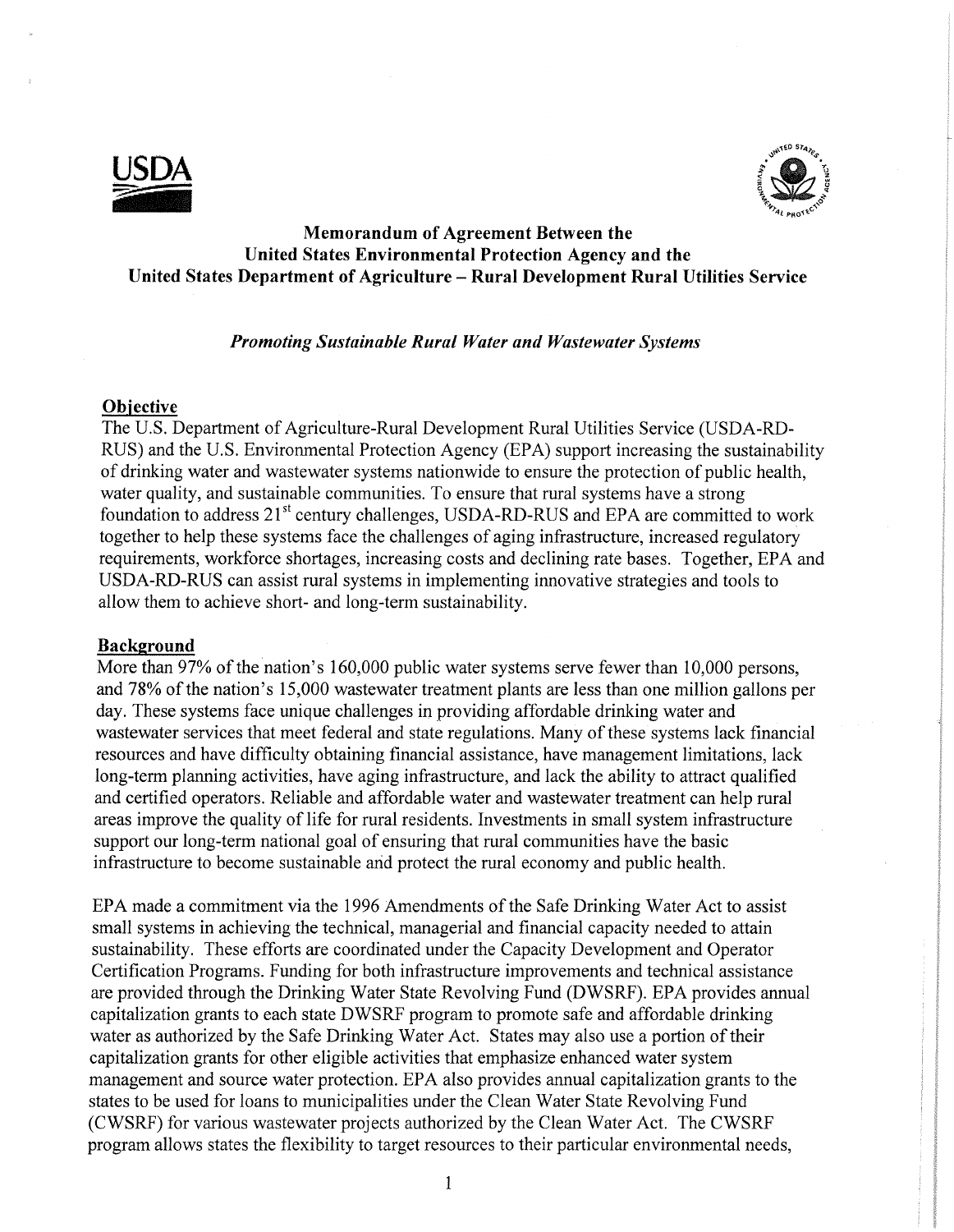including contaminated runoff from urban and agricultural areas, wetlands restoration, groundwater protection, brownfields remediation, estuary management, and wastewater treatment. Additionally, EPA provides targeted assistance to federally recognized Indian tribes and native villages as well as communities along the U.S.-Mexico Border to support infrastructure development for drinking water and wastewater systems. EPA also provides technical assistance through grants to small system technical assistance providers.

USDA-RD-RUS, Water and Environmental Programs (WEP) assists eligible applicants in cities, towns and unincorporated areas that have a population of no more than 10,000 inhabitants with drinking water, sanitary sewer, solid waste disposal and stormwater facilities needs. Direct loans and grants and guaranteed loans may be provided to applicants who are unable to finance their needs through their own resources or with reasonable credit from other resources. USDA-RD-RUS also provides technical assistance through circuit riders and non-profit technical assistance providers to assist rural water systems with their infrastructure needs. This much needed assistance is critical to rural areas, particularly those in lower income or economically challenged areas that may not have the resources or expertise to prepare a project proposal, effectively identify funding resources, develop a governance structure and keep systems operating in compliance with federal regulations. These programs revitalize rural communities with a variety of infrastructure improvements and help create economically sustainable communities in rural America.

### **Actions**

EPA and USDA-RD-RUS established a four-year agreement in 2002 to coordinate activities to provide assistance to small drinking water systems needing help complying with the new Arsenic standard. This new memorandum of agreement builds upon these partnership efforts and incorporates wastewater utilities in order to achieve more sustainable rural communities. EPA and USDA-RD-ROS will focus on coordinating activities arid financial assistance resources on particular project areas to increase the technical, managerial and financial capacity of rural water and wastewater systems nationwide.

#### **1. Sustainability of Rural Communities**

Sustainable water and wastewater systems are critical to ensuring the sustainability of rural communities. Emphasis on promoting asset management planning, water and energy efficiency practices, and other sustainable utility management practices are important to ensuring long-term technical, managerial and financial capacity. EPA and USDA-RD-RUS will work together on the following activities:

- Encourage system-wide planning that takes into consideration sustainability goals, including asset management and the evaluation of green solutions such as green infrastructure, water reuse strategies, energy management and water conservation, to help ensure that projects and communities are sustainable.
- Share and distribute resources, tools and trainings that promote long-term sustainability. This includes tools such as EPA's Check Up Program for Small Systems (CUPSS), the Environmental Finance Centers Financial Dashboards and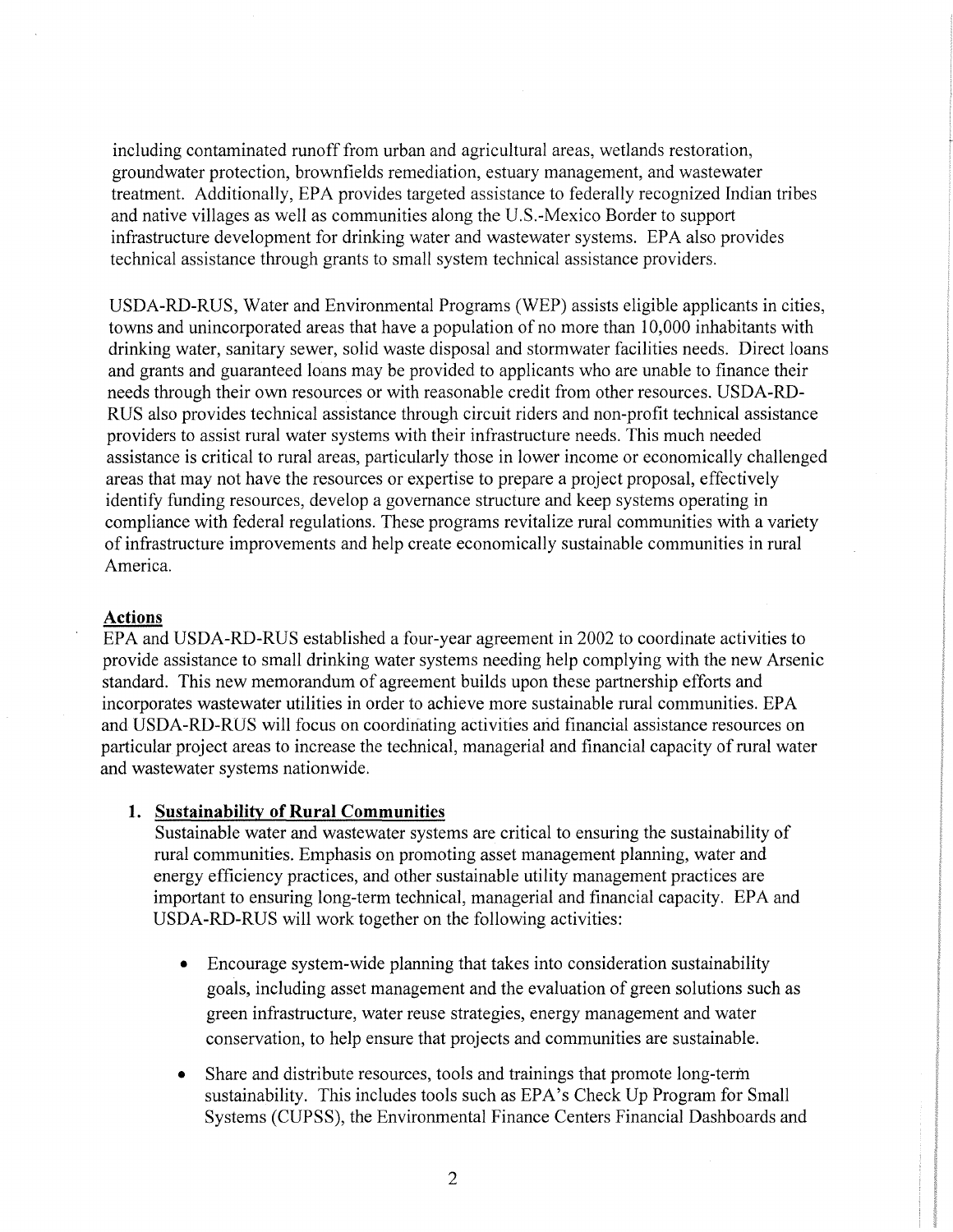other resources, energy audit tools, WaterSense partnerships and tools, water loss prevention tools, and rate setting tools to assist rural systems.

Provide training and information to encourage the adoption and adaptation of effective utility management strategies as funding allows.

# **2. System Partnerships**

To attain the necessary technical, managerial and financial capacity to provide clean and safe water in rural communities, small water systems may need to develop partnerships with other systems. These partnerships can provide opportunities to collaborate on compliance solutions, operations and maintenance activities and share costs with other nearby systems, thereby enabling them to become financially sustainable and provide safe and affordable water to their communities. EPA and USDA-RD-RUS will educate communities and utilities on the array of tools that are available and encourage struggling water systems to explore all options that may be available to increase sustainability. EPA and USDA-RD-RUS will work together to implement the following activities:

- Develop a common understanding of system partnerships and coordinate effectively when interacting with communities, utilities, and other stakeholders.
- Work with technical assistance providers to assist communities with system partnership options as well as identify funding opportunities available if collaboration is pursued.
- Coordinate funding, where appropriate and possible, to further system partnership activities, such as shared infrastructure or establishing shared management.
- Work together to further define barriers and refine approaches for encouraging system partnerships.

### **3. Water Sector Workforce**

A well-trained and knowledgeable workforce is vital to the sustainability of water and wastewater systems. However, the report, *Succession Planning for a Vital Workforce in the Information Age (2005),* published by the American Water Works Association (AWWA) and the Awwa Research Foundation, projected that 37% of water utility workers and 32% of wastewater utility workers will be eligible to retire in the next 10 years. In addition, the U.S. Department of Labor estimates that the demand for water and wastewater operators will increase by 20% from 2008-2018. EPA and USDA-RD-RUS will work together to promote careers in the water sector to attract a new generation of water professionals to rural systems. EPA and USDA-RD-RUS will work together to:

- Raise awareness of rural water sector careers through promotional initiatives.
- Work with other federal agencies, educational institutions and other associations to train new operators through initiatives targeted at specific audiences (e.g., veterans initiative, vocational / high school students).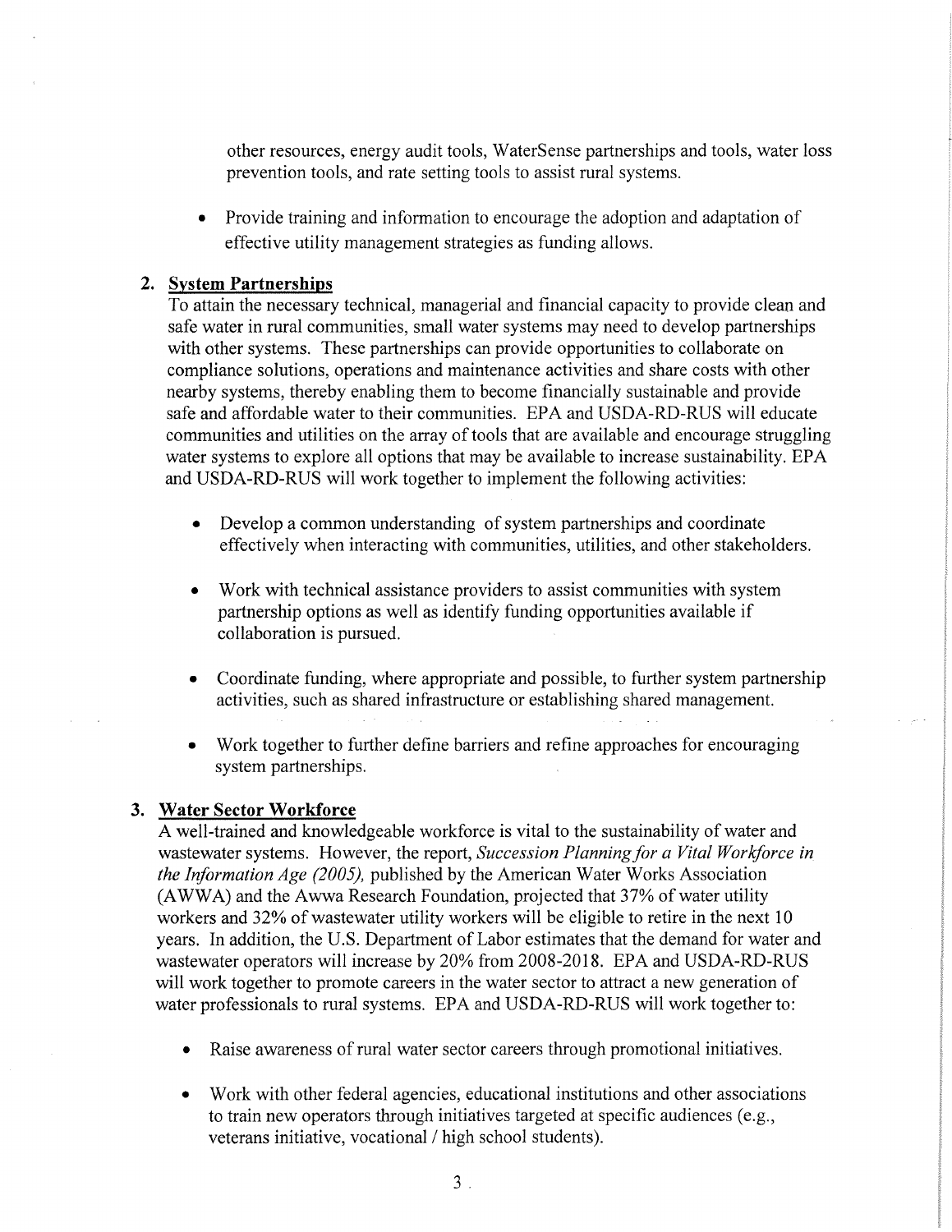- Develop strategies for overcoming challenges specific to recruitment and retention of rural utility operators.
- Promote the use of contract operators to fill workforce gaps in rural communities.

# **4. Compliance of Small Rural Public Water and Wastewater Systems with Drinking Water and Clean Water Regulations**

EPA and USDA-RD-RUS understand that many challenges face rural water systems just to maintain day-to-day operations. Partnering to ensure that regulation training is provided to public water and wastewater systems in rural areas in a timely manner is essential to systems' compliance. Further, as federal partners, it is important to address funding for projects that aid in the compliance of national drinking water and clean water regulations that protect the nation's public health. The Arsenic Rule, and recently promulgated rules such as the Ground Water Rule (GWR), the Long-Term 2 Enhanced Surface Water Treatment Rule (LT2), and the Stage 2 Disinfectants and Disinfection Byproducts Rule (Stage 2 DBPR) represent ongoing compliance challenges for many rural systems. Future modifications to wastewater regulations may also present challenges for rural systems. EPA and USDA-RD-RUS will work together to implement the following activities:

- Consider funding priority to projects needed for compliance with national drinking water regulations, including the Arsenic Rule, the Ground Water Rule, the Long-Term 2 Enhanced Surface Water Treatment Rule, and the Stage 2 Disinfectants and Disinfection Byproducts Rule.
- Develop and distribute materials to rural water systems that address specific water and wastewater rule requirements and the impact to rural systems.
- Coordinate with technical assistance providers to conduct rule training for rural water systems on specific water and wastewater rule requirements and potential solutions that pose a challenge to rural water systems.
- Share information relevant to rural water systems, including upcoming EPA regulatory actions and timeframes and information that USDA-RD-RUS may have for analyzing impacts, and develop strategies to minimize these impacts.